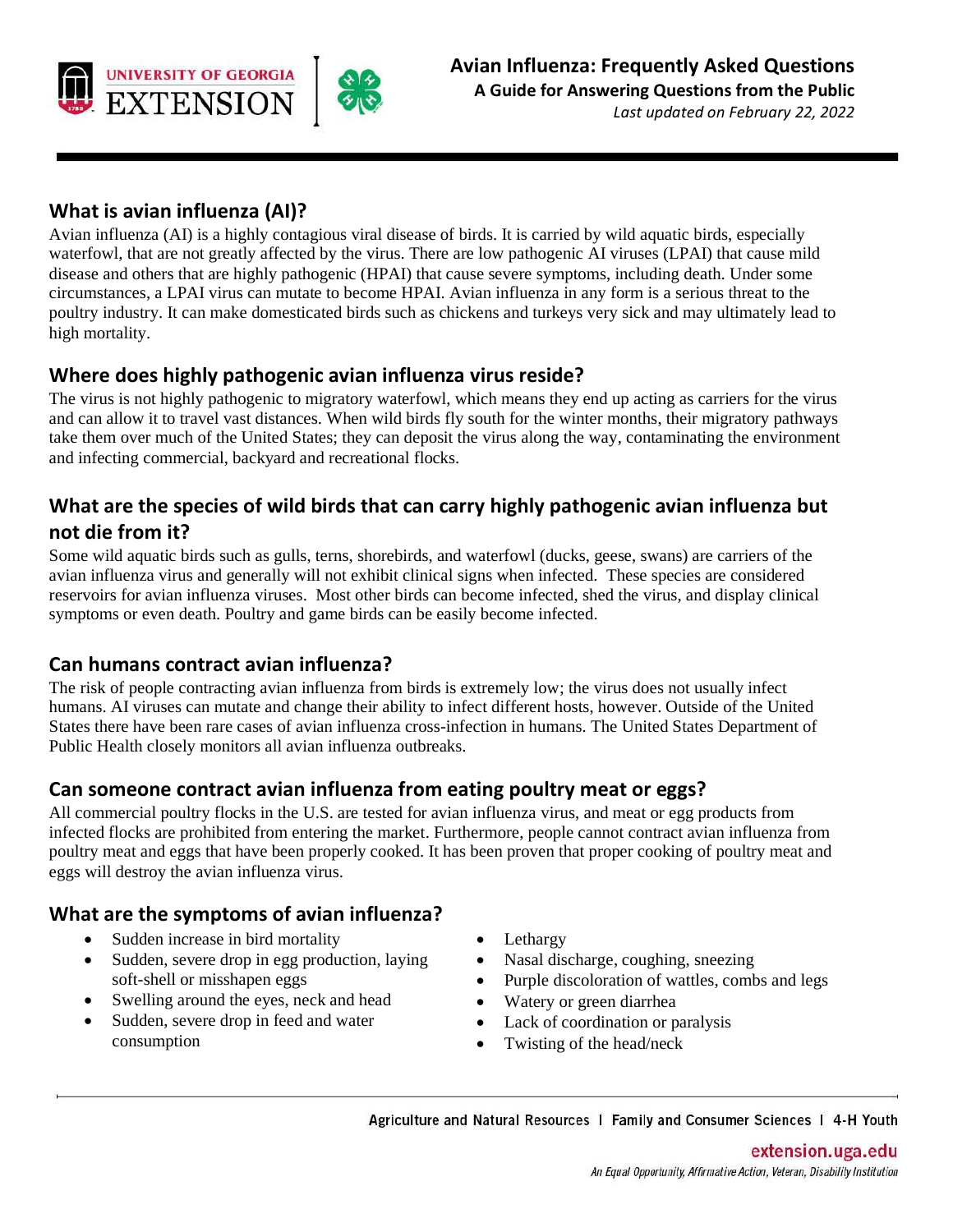

# **What measures can be taken to prevent a poultry flock from contracting avian influenza?**

There is no acceptable or practical treatment once birds have contracted HPAI. Also, we cannot keep migratory birds from carrying the virus into our region and depositing it wherever they go. Prevention of infection is the best strategy. To protect the health of poultry and other domestic birds in our state, we need:

- Enhanced biosecurity measures that prevent poultry from coming into contact with the virus.
- Heightened surveillance and diagnostics to quickly identify infected flocks and prevent the virus from being transmitted to other birds.

Biosecurity basics include:

- Reduce the number of the visitors on your property and record all visitors.
- Prevent contact between your flock and wild birds, particularly waterfowl.
- Use dedicated footwear and clothing when entering any bird area.
- Use a dry or liquid footbath to disinfect shoes prior to entry.

# **What should someone do if their flock is experiencing high mortality or exhibiting symptoms of avian influenza?**

Anyone with poultry that are exhibiting signs of AI should contact the Georgia Poultry Lab Network'[s Avian](https://www.gapoultrylab.org/avian-influenza-hotline/)  [Influenza Hotline](https://www.gapoultrylab.org/avian-influenza-hotline/) online or call 770-766-6850. GPLN prefers to receive sick-bird calls only through the AI Hotline. This is particularly important with backyard flocks that have contact with waterfowl or are exhibiting high mortality, depression, and severe decrease in egg production. For commercial flocks, a decrease in water and feed consumption, high mortality, and a decrease in egg production are the most concerning signs of illness.

### **Do organic growers have any special considerations in responding to avian influenza?**

Organic growers need the same information as others to protect their flocks, namely effective biosecurity. When communicating with organic producers, it is helpful to emphasize that housing birds indoors during the fall and winter months will minimize contact with migrating wild birds. When the threat is particularly menacing, the Georgia Department of Agriculture may send a strong recommendation for all birds to be brought inside for protection.

### **Can people still participate in poultry activities such as exhibitions, flea markets and poultry swaps when there is an avian influenza threat?**

Poultry assemblages are permitted until the Georgia Department of Agriculture deems that it is too risky to hold these activities because of the high risk of infection and spread. Be on the lookout for press releases indicating periods of high risk. For any questions regarding what qualifies as an assemblage, please contact the Georgia Department of Agriculture at 800-282-5852.

# **Can people still buy or sell poultry and poultry products through their farm or the mail when there is a threat of avian influenza?**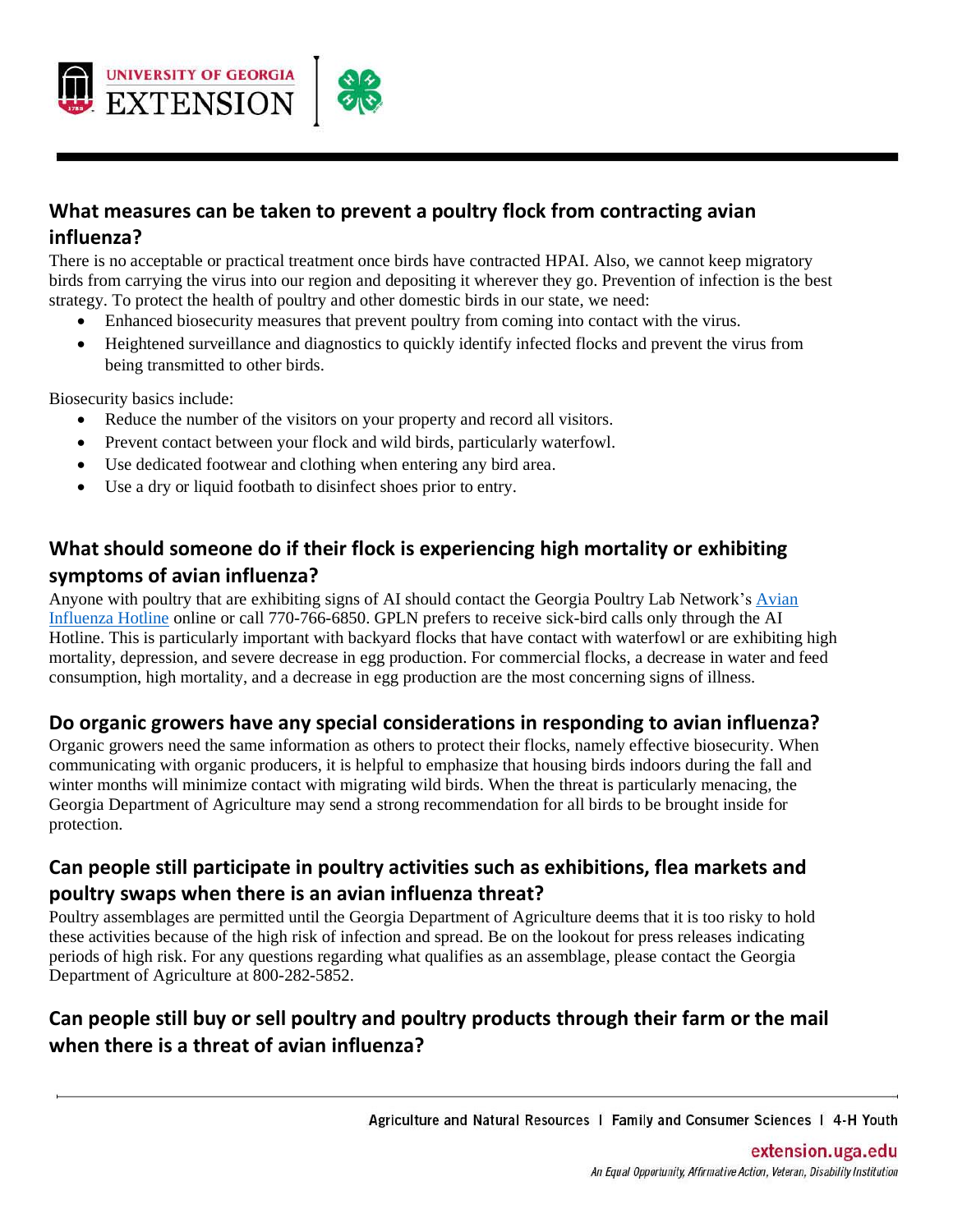People must follow all state regulations related to pre-movement testing for all poultry movements at any time. The private sales of poultry and hatching eggs usually are not affected by press releases related to assemblages. However, confirmed cases might change the rules of poultry and poultry product movement in and out of surveillance zones.

# **What should people do if they find a dead wild bird?**

If the cause of death is unknown, contact the Georgia Department of Natural Resources at 706-557-3333.

### **What happens if highly pathogenic influenza is found in a local poultry flock?**

HPAI is considered a foreign animal disease within the United States.

If it was found in a local poultry flock, the Department of Agriculture would take steps to prevent spread to any other birds or flocks in the area. The infected operation would be depopulated as humanely as possible, the dead birds disposed of in a safe manner, and the premises cleaned and disinfected. Simultaneously, all birds within a 6 mile-radius surveillance zone from the infected premises would be tested for presence of the virus. While this response is underway, all bird movements in and out of the zone would fall under specific permitting rules.

Unfortunately, the presence of avian influenza causes suffering in affected birds and disrupts business and birdrelated activities. It also disrupts the trade of poultry products in and out of the United States. The U.S. maintains an indemnity program that has helped minimize losses to poultry producers and small flock hobbyists.

# **In the event that there is a positive case of avian influenza, what is the best way to find at-risk backyard flocks in the area?**

Census teams recruited during the response will go door-to-door in the zone established around the infected premises to locate at-risk flocks and provide information to flock owners on what to do if their birds start to show symptoms of AI.

# **Is there a way to receive notifications when positive cases of avian influenza are confirmed in other states?**

Lists of confirmed cases in either domestic flocks or wild birds can be found on the [USDA–APHIS website](https://www.aphis.usda.gov/aphis/ourfocus/animalhealth/animal-disease-information/avian/avian-influenza) under avian influenza:

- [Confirmations of Highly Pathogenic Avian Influenza in Commercial and Backyard Flocks](https://www.aphis.usda.gov/aphis/ourfocus/animalhealth/animal-disease-information/avian/avian-influenza/hpai-2022/2022-hpai-commercial-backyard-flocks)
- [Detections of Highly Pathogenic Avian Influenza in Wild Birds](https://www.aphis.usda.gov/aphis/ourfocus/animalhealth/animal-disease-information/avian/avian-influenza/hpai-2022/2022-hpai-wild-birds)

# **What is the best method for backyard flock owners to dispose of dead birds infected with avian influenza?**

The response team will be responsible for determining the best method of disposal. If avian influenza is suspected, please contact the [Avian Influenza Hotline](https://www.gapoultrylab.org/avian-influenza-hotline/) at 770-766-6850 **before** anything is done with the dead birds. **Reporting is critical** to the success of the response and control of this virus.

# **What are the protocols for dealing with other animals that are within the control area surrounding premises infected with avian influenza?**

Non-avian species of animals are not susceptible to HPAI; however, these animals or equipment associated with them may be able to physically carry and transfer the virus. For the first 24–48 hours after confirmation of HPAI,